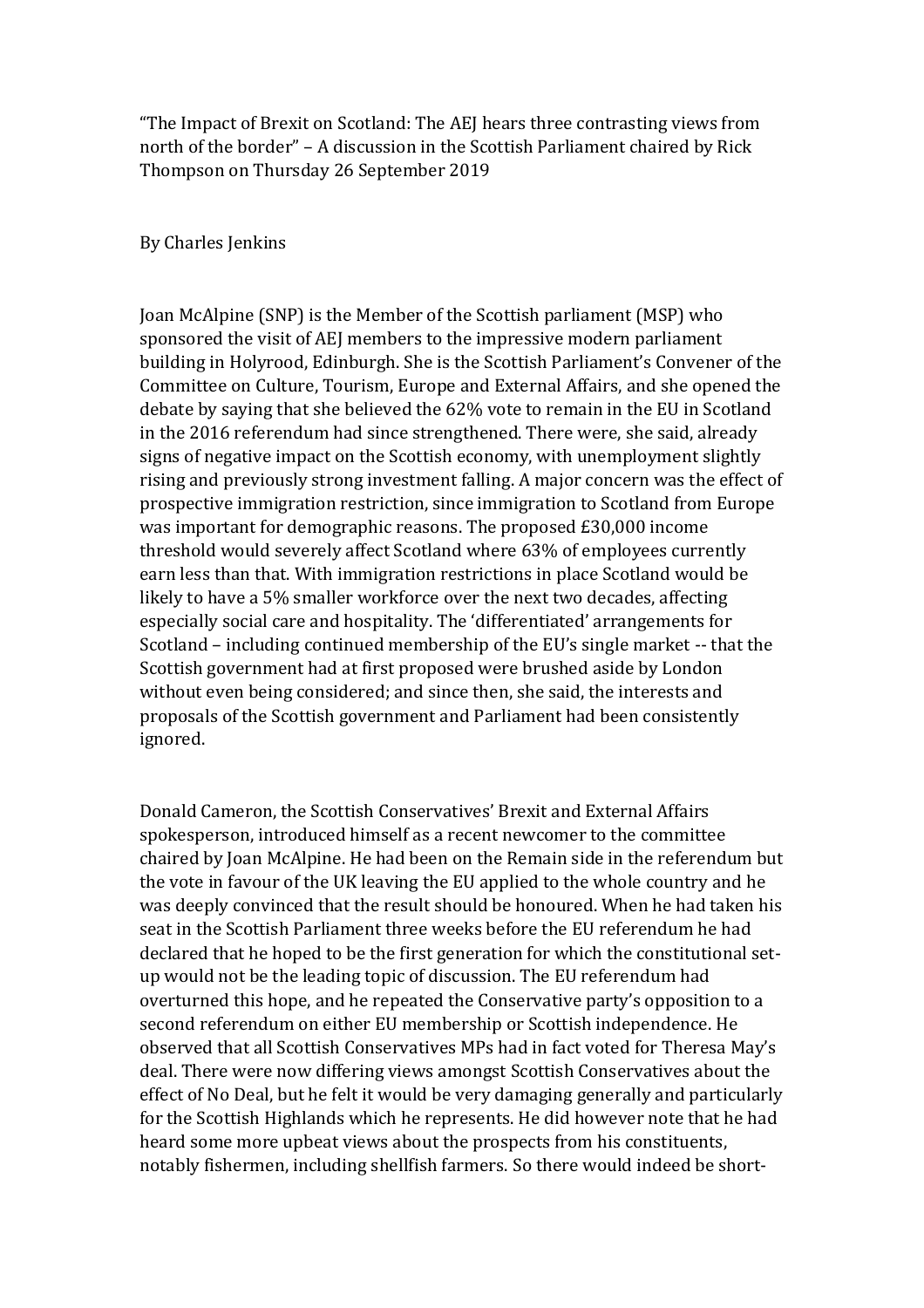term disruption, Mr Cameron said, but there could also be long-term advantages. A many as one million Scottish voters had voted Leave, he said, and they had been "airbrushed out" of the Scottish debate.

Alex ('Alec') Rowley, the Scottish Labour Party's Brexit spokesperson, said that all the Scottish Labour MSPs had supported the composite motion narrowly agreed at the Labour Party's conference earlier in the week. That motion was for renegotiating Theresa Mays's deal and holding a referendum to choose between a new deal that Labour promised to renegotiate and Remain within six months of a Labour government taking office, with ministers and others being allowed to campaign as they wished. He was clear that the position of the whole of the Scottish Labour Party in such a second referendum would be for Remain. He believed that a Conservative-led "hard Brexit" would indeed boost support for Scottish independence. He also noted that the SNP's election manifesto had called for a new Scottish independence referendum in case Scotland was forced to quit the EU against the will of its people.

So far, he said, there was still no clear majority support among the public for such a new independence referendum. But support for independence would further increase if there were No Deal and the government's Yellowhammer prognosis proved correct. In his view, recent events showed that "Westminster is broken". For the future, Labour favoured substantially more devolution but not independence. He saw important parallels between the moves towards devolution to the English regions and the situation in Scotland (although Scotland would always have more powers than English regions) and admired Andy Burnham for giving a political voice to Greater Manchester. One of Scottish Labour's demands for greater devolution powers was over immigration, and Alec pointed to Canada as a country that was already operating different immigration regimes for different provinces.

In response to a question about the wider strains on the UK constitution and the recent Supreme Court judgment, Joan McAlpine paid tribute to Joanna Cherry who took the case against the prorogation of the UK Parliament to the Scottish Court of Sessions and on to the UK Supreme Court. But she said that Article 50 had been triggered before the UK government had responded to Scotland's proposals, showing contempt for the Scottish point of view. Although the constitutional affairs committee of the UK Parliament had made a sincere attempt to take Scottish concerns into account, she said its deliberations had also been ignored by the UK Parliament and government. And the joint ministerial committees that were set up to jointly deliberate Brexit-related issues had failed to produce any changes in the UK's negotiating position in Brussels; they had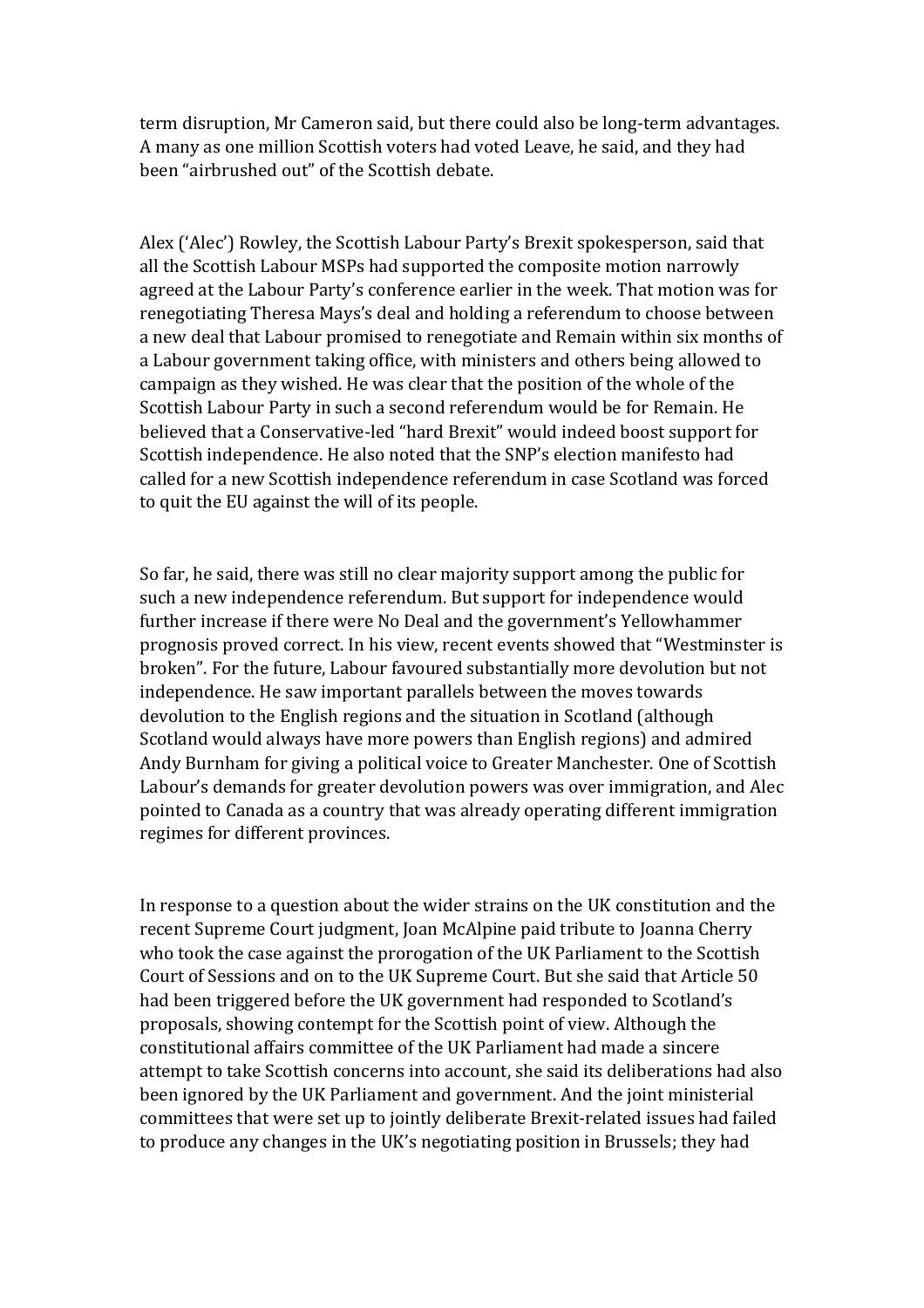shown themselves to be "not fit for purpose". She concluded that the constitutional inter-governmental structures of the UK were not working.

Donald Cameron did not accept that Scotland had been ignored. He pointed out that some ministers in the UK government represent Scottish constituencies and that Michael Gove is from Scotland. He saw the fact that the Supreme Court largely upheld the finding of the Scottish Court of Sessions on the prorogation of the UK Parliament as a demonstration that the constitution was working well. He added that Brexit would have a profound impact on the devolution settlement for Scotland, with some of the powers now exercised by the EU on behalf of the UK as a member state, like those related to the environment, agriculture and industry, being devolved directly to Scotland after Brexit. Joan was sceptical of this given the pressures to maintain a level playing field within the UK. She said the SNP was demanding new powers over immigration, employment and additional areas of taxation. Donald Cameron made clear that apart from the transfer of specific powers recovered from the EU, the Scottish Conservatives oppose further significant devolution.

Alec said that Scotland had not been forgotten but at a political level it had been ignored, despite the proactive efforts of the Scottish parliament as a whole. He said that the Smith Commission appointed after the Scottish referendum to recommend more devolution had disappointed in its recommendations for modest changes on income tax and social security and certainly not lived up to expectation to make the Scottish Parliament the most powerful devolved Parliament in the world.

In response to a question as to whether Scotland would be able to maintain its relatively high level of public spending under more difficult conditions ahead, Joan said the SNP was proud of the high level of public spending. She thought the rest of the UK would also benefit if levels of public spending were increased there, too. Alec claimed that the Southeast of England received a higher share of UK public spending than Scotland.

Questioned about the possible disruption caused by a second Scottish independence referendum, if it happened, Joan McAlpine remarked that Scottish people were now suffering from "anarchy" in London, and Scotland did not want to part of what she called "this failed state". A new referendum on Scottish independence would above all be about what kind of country the people of Scotland want to live in. She said that Scotland would differentiate itself by being more welcoming to immigration, including refugees.